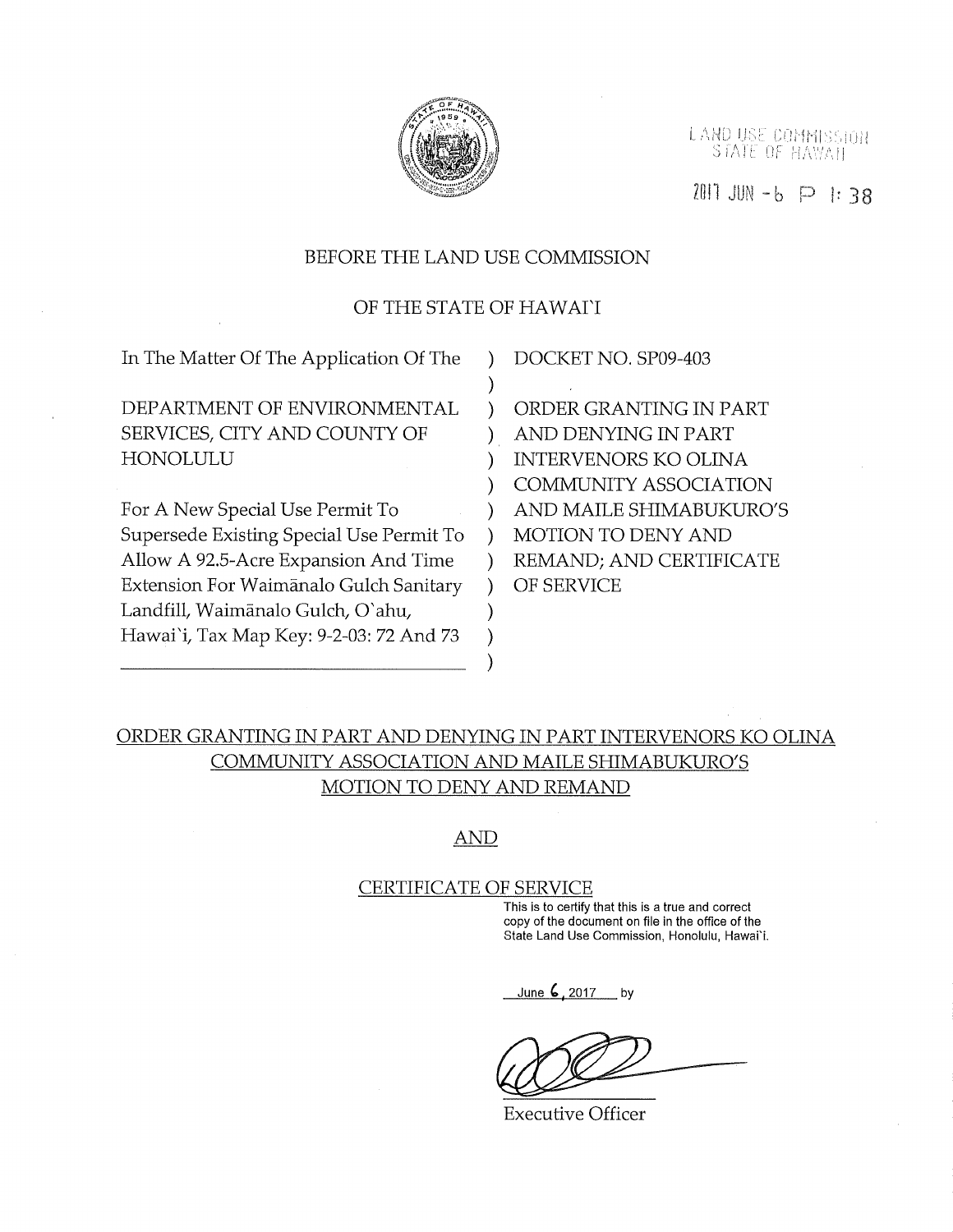

LAND USE COMMISSION STATE OF HAVAII

Zÿll JUr, t-b P 1:38

#### BEFORE THE LAND USE COMMISSION

### OF THE STATE OF HAWAI'I

) ) ) ) ) ) ) ) ) )

| In The Matter Of The Application Of The  |  |
|------------------------------------------|--|
|                                          |  |
| DEPARTMENT OF ENVIRONMENTAL              |  |
| SERVICES, CITY AND COUNTY OF             |  |
| HONOLULU                                 |  |
|                                          |  |
| For A New Special Use Permit To          |  |
| Supersede Existing Special Use Permit To |  |
| Allow A 92.5-Acre Expansion And Time     |  |
| Extension For Waimānalo Gulch Sanitary   |  |
| Landfill, Waimānalo Gulch, O'ahu,        |  |
| Hawai'i, Tax Map Key: 9-2-03: 72 And 73  |  |

DOCKET NO. SP09-403

ORDER GRANTING IN PART AND DENYING IN PART INTERVENORS KO OLINA COMMUNITY ASSOCIATION AND MAILE SHIMABUKURO'S MOTION TO DENY AND REMAND; AND CERTIFICATE OF SERVICE

# ORDER GRANTING IN PART AND DENYING IN PART INTERVENORS KO OLINA COMMUNITY ASSOCIATION AND MAILE SHIMABUKURO'S MOTION TO DENY AND REMAND

#### AND

#### CERTIFICATE OF SERVICE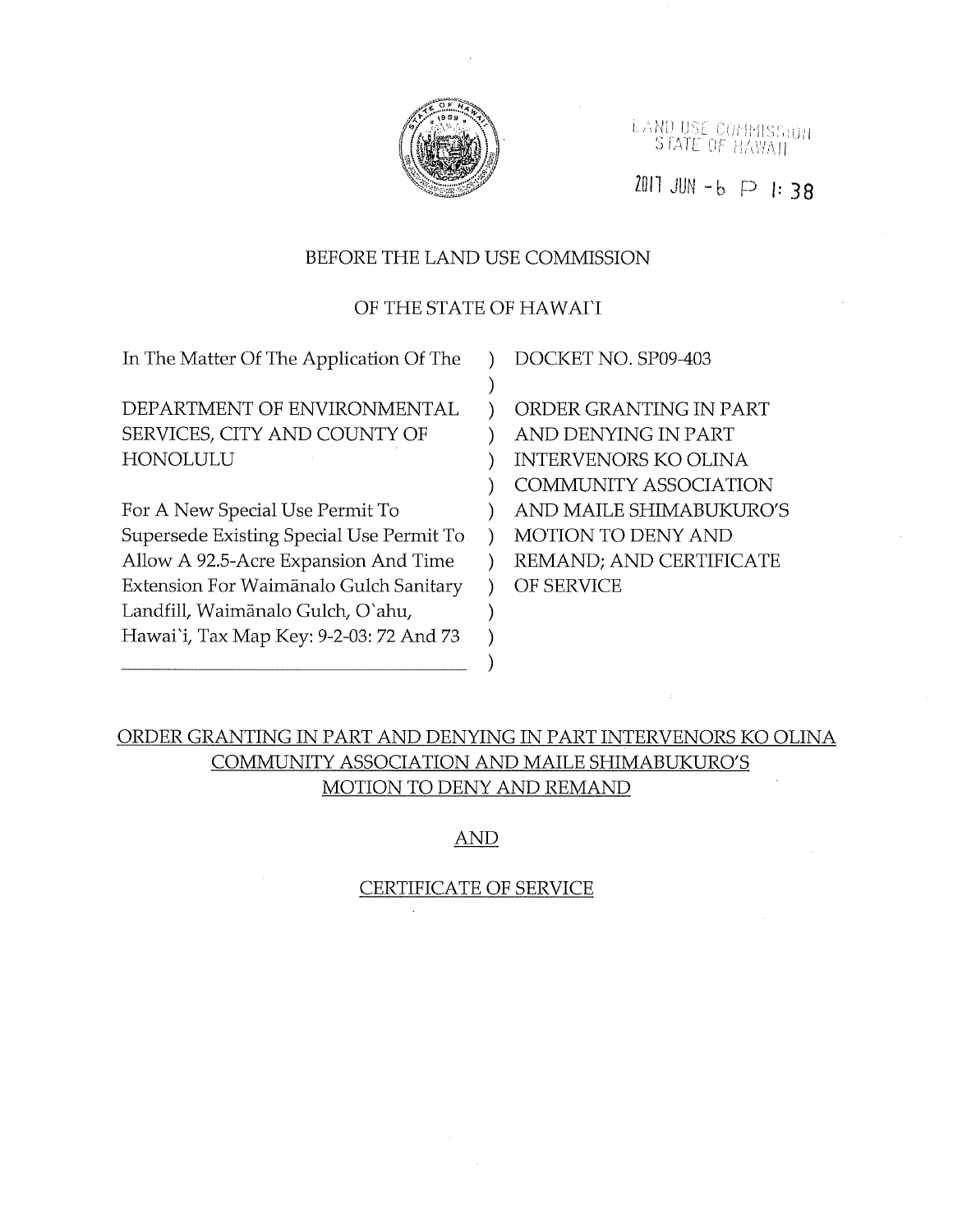

LAND USE COMMISSION STATE OF HAWAII

 $2011$  JUN  $-6$  P 1: 38

### BEFORE THE LAND USE COMMISSION

### OF THE STATE OF HAWAI'I

| In The Matter Of The Application Of The  | DOCKET NO. SP09-403          |
|------------------------------------------|------------------------------|
|                                          |                              |
| DEPARTMENT OF ENVIRONMENTAL              | ORDER GRANTING IN PART       |
| SERVICES, CITY AND COUNTY OF             | AND DENYING IN PART          |
| HONOLULU                                 | <b>INTERVENORS KO OLINA</b>  |
|                                          | <b>COMMUNITY ASSOCIATION</b> |
| For A New Special Use Permit To          | AND MAILE SHIMABUKURO'S      |
| Supersede Existing Special Use Permit To | <b>MOTION TO DENY AND</b>    |
| Allow A 92.5-Acre Expansion And Time     | <b>REMAND</b>                |
| Extension For Waimānalo Gulch Sanitary   |                              |
| Landfill, Waimānalo Gulch, O`ahu,        |                              |
| Hawai`i, Tax Map Key: 9-2-03: 72 And 73  |                              |
|                                          |                              |

## ORDER GRANTING IN PART AND DENYING IN PART INTERVENORS KO OLINA COMMUNITY ASSOCIATION AND MAILE SHIMABUKURO'S MOTION TO DENY AND REMAND

On May 24, 2017, the State Land Use Commission ("LUC') met in

Honolulu, Hawai'i, to consider (1) Ko Olina Community Association's and Maile

Shimabukuro's ("KOCA/Shimabukuro") Motion to Deny and Remand;1 (2)

KOCA/Shimabukuro's Alternative Motion to Deny the Applications Unless

<sup>1</sup> On May 19, 2017, the City and County of Honolulu Department of Environmental Services ("Applicant") filed a Response to KOCA/Shimabukuro's Motion to Deny and Remand. On May 22, 2017, Colleen Hanabusa ("Hanabusa') filed a Joinder to KOCA/Shimabukuro's Motion to Deny and Remand.

Docket No. SP09-403 Department Of Environmental Services, City And County Of Honolulu  $\mathbf{1}$ Order Granting in Part and Denying in Part Intervenors Ko Olina Community Association and Maile Shimabukuro's Motion to Deny and Remand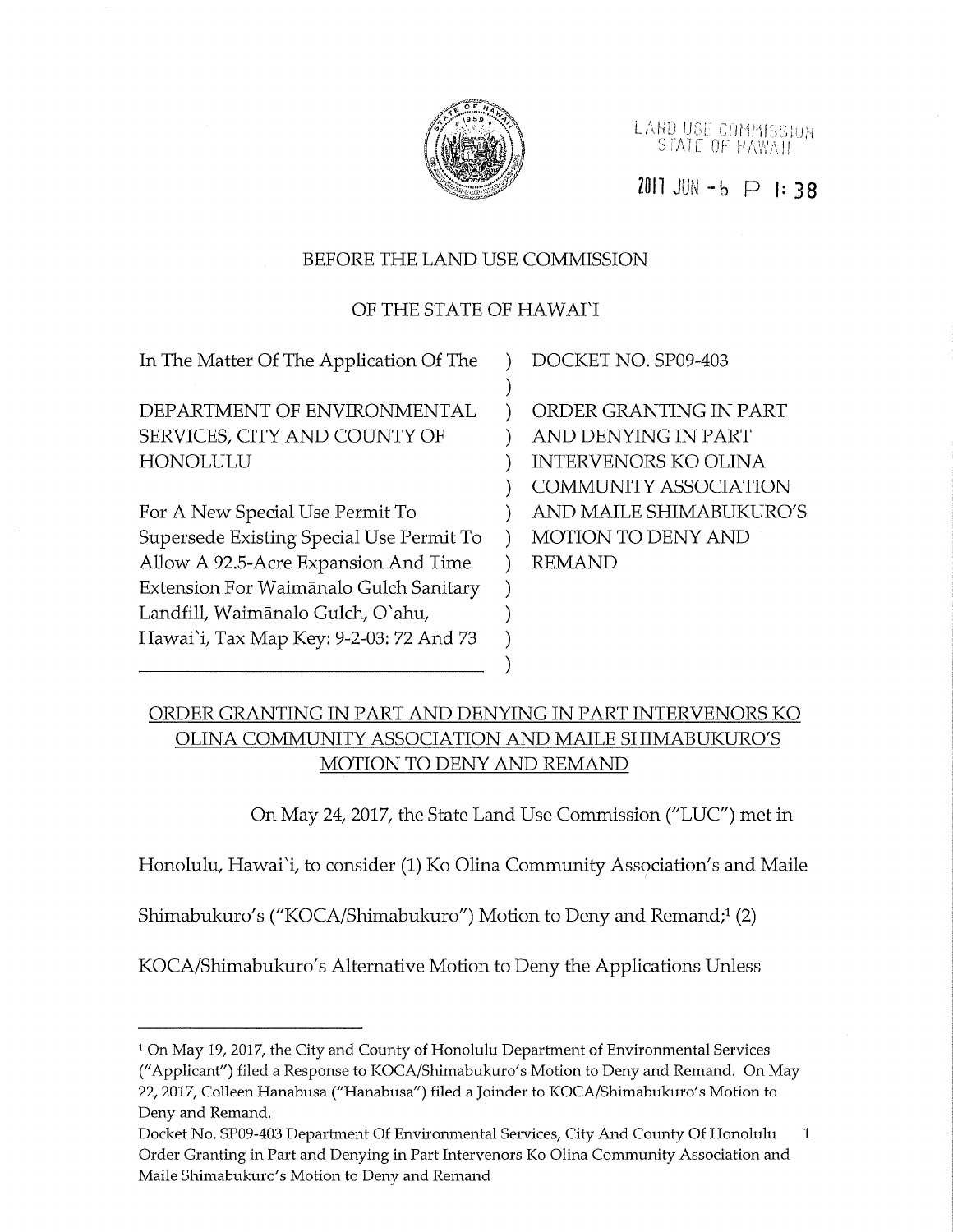Additional Conditions are Imposed ("Alternative Motion to Deny");2 and (3) the City and County of Honolulu Planning Commission's ("Planning Commission") Findings of Fact, Conclusions of Law, and Decision and Order relating to its proceedings on remand regarding the Applicant's application for a new special use permit to supersede the existing special use permit<sup>3</sup> to allow for the expansion of the Waimfinalo Gulch Sanitary Landfill ("WGSL") ("2008 Application") and the application to modify Land Use Commission Order Adopting the City and County of Honolulu Planning Commission's Findings of Fact, Conclusions of Law, and Decision and Order with Modifications ("2011 Application").

Calvert G. Chipchase, Esq., and Christopher T. Goodin, Esq.,

appeared on behalf of KOCA/Shimabukuro.4 Dana Viola, Esq., and Kathleen

<sup>2</sup> On May 19, 2017, the Applicant filed a Response to KOCA/Shimabukuro's Alternative Motion to Deny.

<sup>3</sup> The existing special use permit is identified as County Special Use Permit File No. 86/SUP-5 (LUC Docket No. SP87-362).

<sup>4</sup> By letter dated May 23, 2017, to the LUC, Mr. Chipchase requested that the LUC enter a proposed form of an Order Granting in Part Intervenors Ko Olina Community Association and Maile Shimabukuro's Motion to Deny and Remand. The proposed Order provided (1) that the 2008 and 2011 Applications be denied without prejudice to entry of a single, consolidated findings of fact, conclusions of law, and decision and order by the Planning Commission on both Applications pursuant to Planning Commission Rule §2-75 ("New Decision"); (2) that consideration by the LUC of the New Decision on both Applications shall not be precluded by Hawai'i Administrative Rules ("HAR") §15-15-96(b); (3) that both Applications and the records be remanded to the Planning Commission for further proceedings; (4) that the remaining portion of KOCA/Shimabukuro's Motion to Deny and Remand concerning the recusal of Planning Commission Chair Dean I. Hazama and KOCA/Shimabukuro's Alternative Motion to Deny be Docket No. SP09-403 Department Of Environmental Services, City And County Of Honolulu  $\mathbf{2}$ Order Granting in Part and Denying in Part Intervenors Ko Olina Community Association and Maile Shimabukuro's Motion to Deny and Remand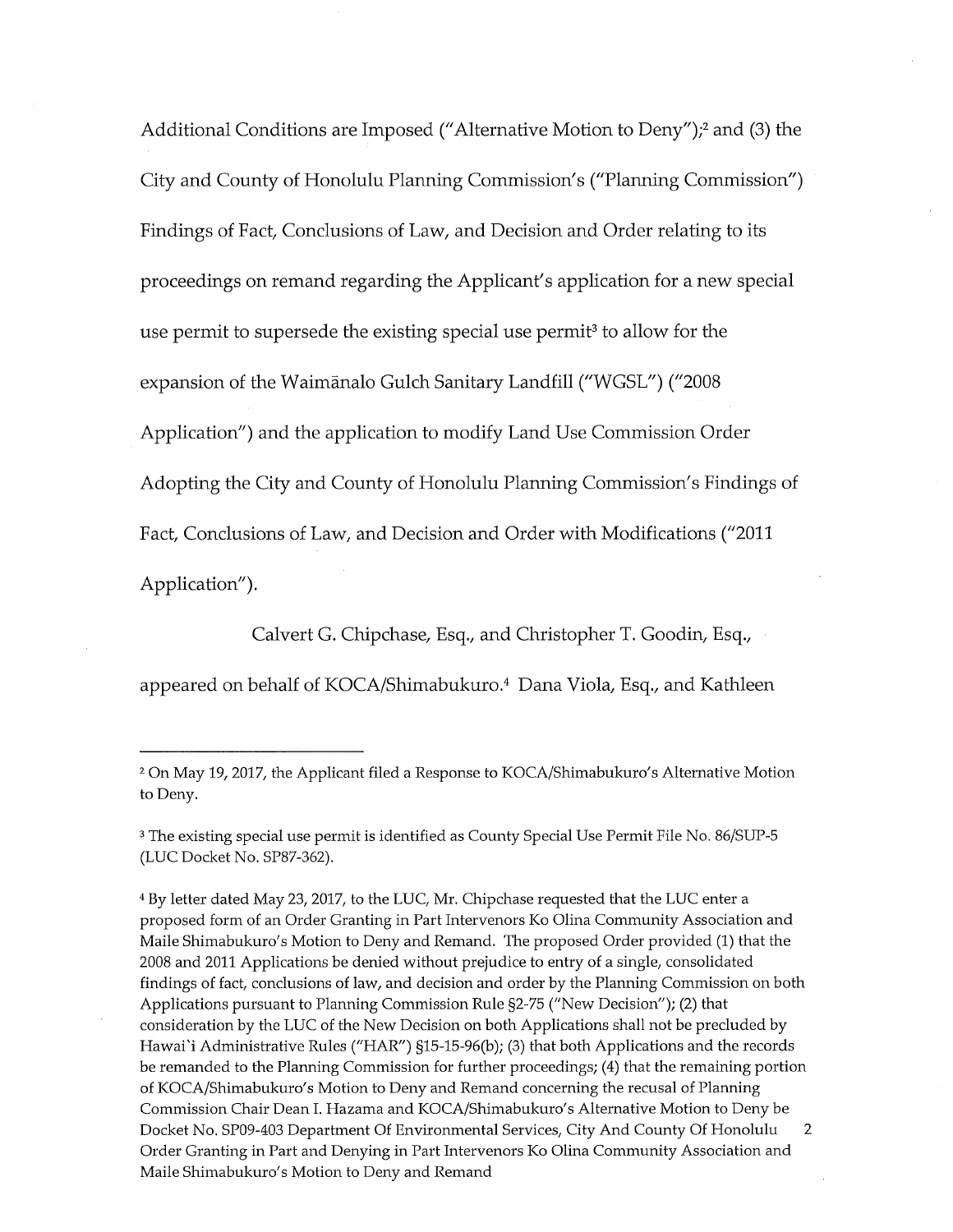Kelly, Esq., appeared on behalf of the Applicant.<sup>5</sup> Richard N. Wurdeman, Esq., appeared on behalf of Hanabusa. Ian L. Sandison, Esq., and Avery Matro, Esq., appeared on behalf of Schnitzer Steel Hawai'i Corp. ("Schnitzer Steel").<sup>6</sup> Bryan C. Yee, Esq., and Rodney Funakoshi were present on behalf of the State Office of Planning ("OP"),<sup>7</sup> and Raymond Young was present on behalf of the City and County of Honolulu Department of Planning and Permitting.

At the meeting, the LUC heard oral argument from the parties and public testimony from Messrs. Yee and Young on KOCA/Shimabukuro's Motion to Deny and Remand.8 All of the parties expressed support for the remand of the record on the 2008 and 2011 Applications to the Planning Commission.

Following discussion, a motion was made and seconded to grant in part and deny in part KOCA/Shimabukuro's Motion to Deny and Remand on the basis that the record of the Planning Commission's proceedings on remand relating to the 2008 and 2011 Applications is not complete, and to therefore deny

withdrawn without prejudice to refiling; and (5) that this Order is without prejudice to any arguments that the parties have raised or may raise regarding the Applications.

5 On May 23, 2017, the Applicant filed a response to Mr. Chipchase's May 23, 2017, letter.

6 On May 23, 2017, Schnitzer Steel filed a response to Mr. Chipchase's May 23, 2017, letter.

7 On May 22, 2017, OP filed comments in which it recommended additional and amended conditions to the Planning Commission's Findings of Fact, Conclusions of Law, and Decision and Order.

<sup>8</sup> At the start of the proceeding, Commissioner Dawn Chang disclosed that a couple of years ago she was a consultant to the WGSL on a criminal matter. There were no objections by the parties to her participation in the proceeding.

Docket No. SP09-403 Department Of Environmental Services, City And County Of Honolulu 3 Order Granting in Part and Denying in Part Intervenors Ko Olina Community Association and Maile Shimabukuro's Motion to Deny and Remand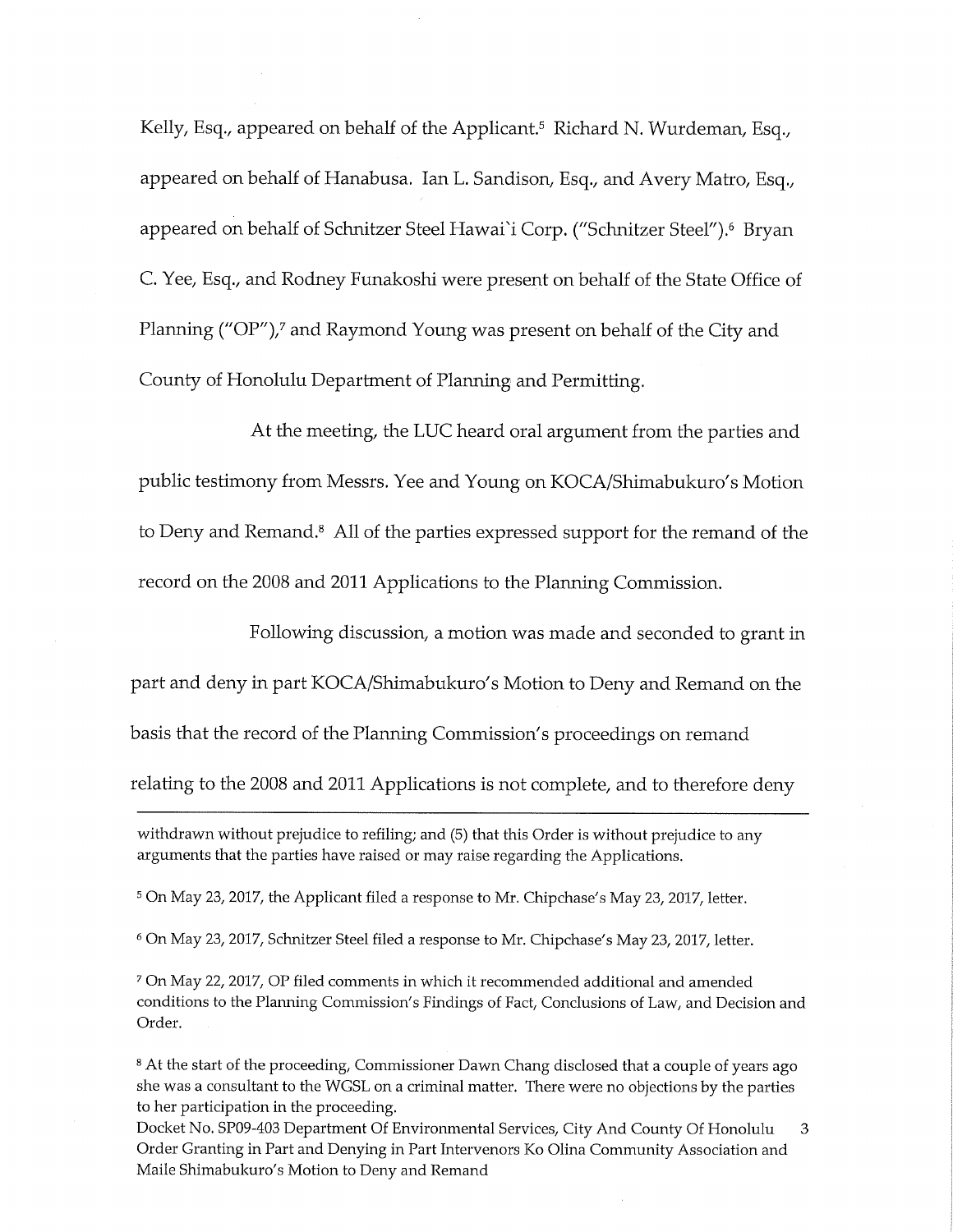the request to deny both Applications and to instead remand the matter to the  $\ddot{\phantom{0}}$ Planning Commission pursuant to HAR §15-15-96(a) for further proceedings to (1) clarify whether the Planning Commission followed Section 2-75 of the Rules of the Planning Commission in issuing its Findings of Fact, Conclusions of Law, and Decision and Order; (2) clarify the basis of the Planning Commission's proposed additional Condition No. 3, which specifies a December 31, 2022, date within which the Applicant is to identify an alternative site that will be used upon the WGSL reaching its capacity and the implications it has on the closure date of the WGSL to use and the subsequent commencement of operations at the alternative landfill site; (3) clarify whether the record needs to include updated information on the operation of the WGSL, the landfill site selection process, and the waste diversion efforts of the City and County of Honolulu; (4) assuming the Planning Commission eventually recommends approval of the matter, clarify the effective date of the Planning Commission's Findings of Fact, Conclusions of Law, and Decision and Order; and (5) clarify whether the Planning Commission is ruling on both the 2008 Application and the 2011 Application in its Findings of Fact, Conclusions of Law, and Decision and Order. As part of the motion, the movant clarified that the issue raised by KOCA/Shimabukuro in their Motion to Deny and Remand that the participation of the Planning Commission Chair in the proceeding, including voting on the matter, violated KOCA/Shimabukuro's right

Docket No. SP09-403 Department Of Environmental Services, City And County Of Honolulu 4 Order Granting in Part and Denying in Part Intervenors Ko Olina Community Association and Maile Shimabukuro's Motion to Deny and Remand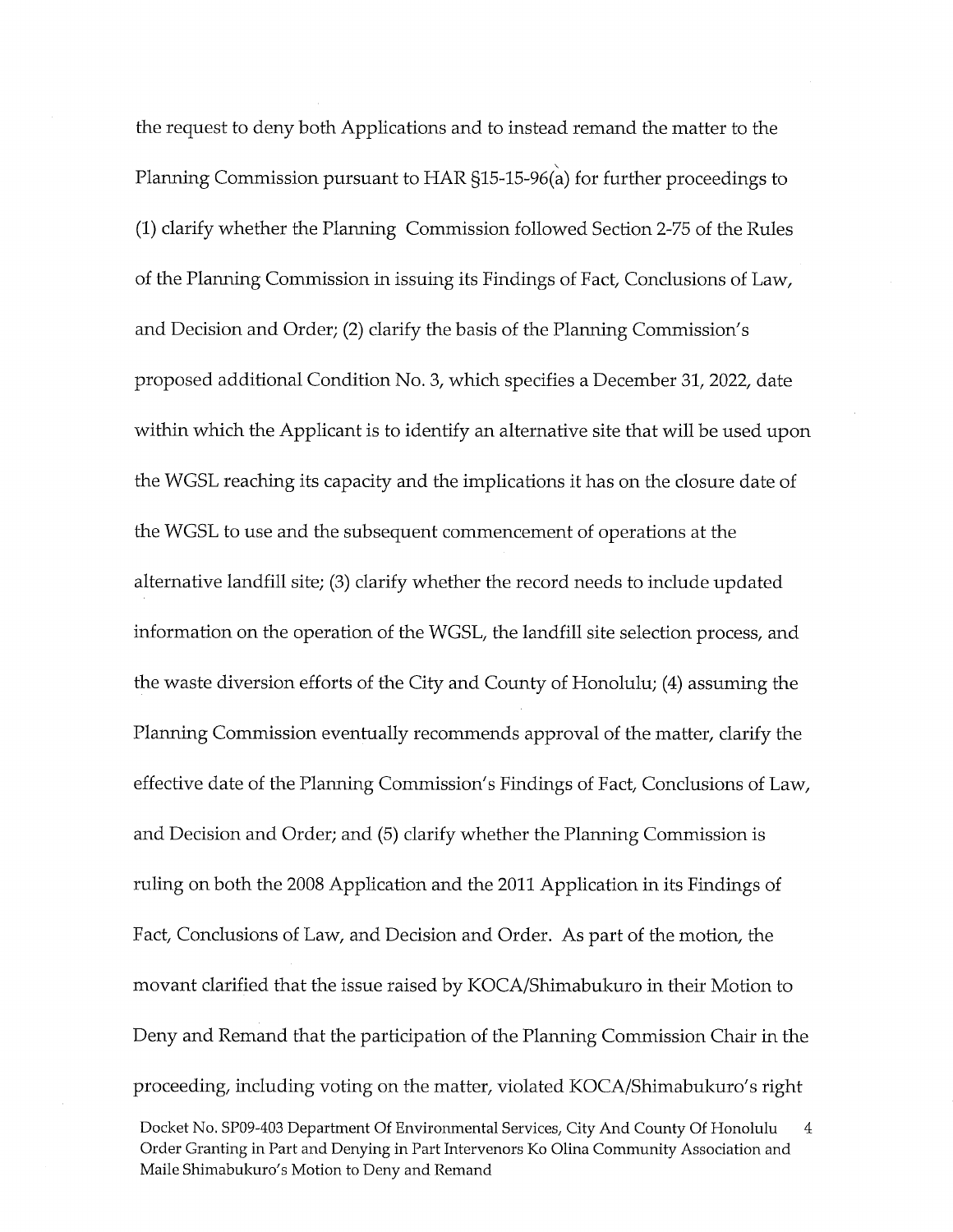to due process is not within the jurisdiction of the LUC, and is therefore denied as a basis of the remand. There being a vote of  $7$  ayes and  $1$  excused,<sup>9</sup> the motion carried.

#### ORDER

The LUC, having duly considered KOCA/Shimabukuro's Motion to Deny and Remand, the oral and written arguments presented by the parties, and a motion having been made and seconded at a meeting on May 24, 2017, in Honolulu, Hawai'i, and the motion having received the affirmative votes required by HAR §15-15-13, and there being good cause for the motion,

HEREBY ORDERS that the Motion to Deny and Remand is granted in part and denied in part. Accordingly, the record on the 2008 Application and 2011 Application shall be REMANDED to the Planning Commission pursuant to HAR §15-15-96(a) for further proceedings to (1) clarify whether the Planning Commission followed Section 2-75 of the Rules of the Planning Commission in issuing its Findings of Fact, Conclusions of Law, and Decision and Order; (2) clarify the basis of the Planning Commission's proposed additional Condition No. 3, which specifies a December 31, 2022, date within which the Applicant is to identify an alternative site that will be used upon the WGSL reaching its capacity and the implications it has on the closure date of the WGSL to use and the

<sup>&</sup>lt;sup>9</sup> The ninth seat on the LUC is currently vacant.

Docket No. SP09-403 Department Of Environmental Services, City And County Of Honolulu 5 Order Granting in Part and Denying in Part Intervenors Ko Olina Community Association and Maile Shimabukuro's Motion to Deny and Remand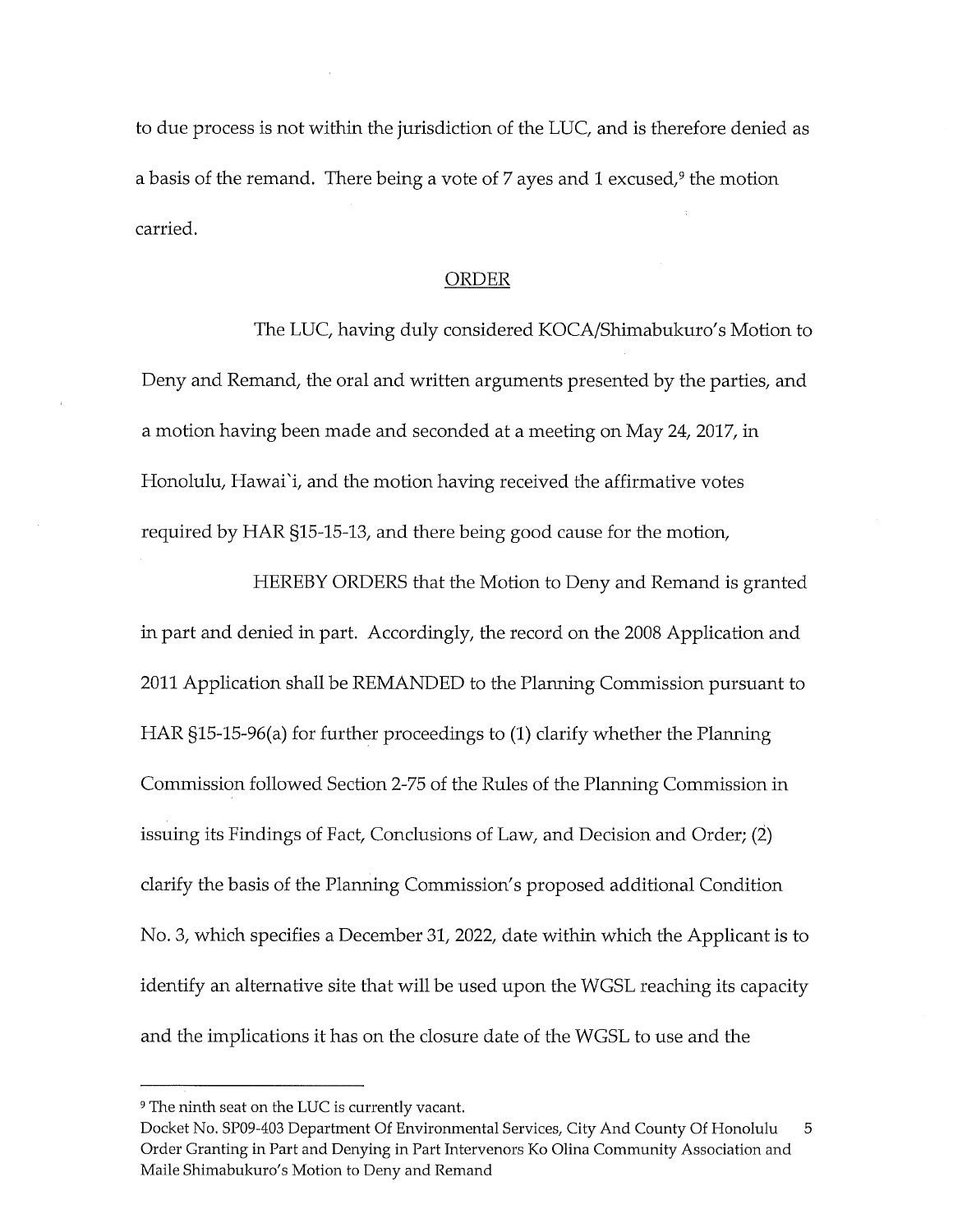subsequent commencement of operations at the alternative landfill site; (3) clarify whether the record needs to include updated information on the operation of the WGSL, the landfill site selection process, and the waste diversion efforts of the City and County of Honolulu; (4) assuming the Planning Commission eventually recommends approval of the matter, clarify the effective date of the Planning Commission's Findings of Fact, Conclusions of Law, and Decision and Order; and (5) clarify whether the Planning Commission is ruling on both the 2008 Application and the 2011 Application in its Findings of Fact, Conclusions of Law, and Decision and Order.

All other matters raised by the Motion to Deny and Remand are hereby DENIED either because they are contrary to HRS chapters 205 and 91 or because they are not within the jurisdiction of the LUC.1°



<sup>&</sup>lt;sup>10</sup> KOCA/Shimabukuro's Alternative Motion to Deny is rendered moot by this action and shall not require consideration by the LUC.

Docket No. SP09-403 Department Of Environmental Services, City And County Of Honolulu Order Granting in Part and Denying in Part Intervenors Ko Olina Community Association and Maile Shimabukuro's Motion to Deny and Remand 6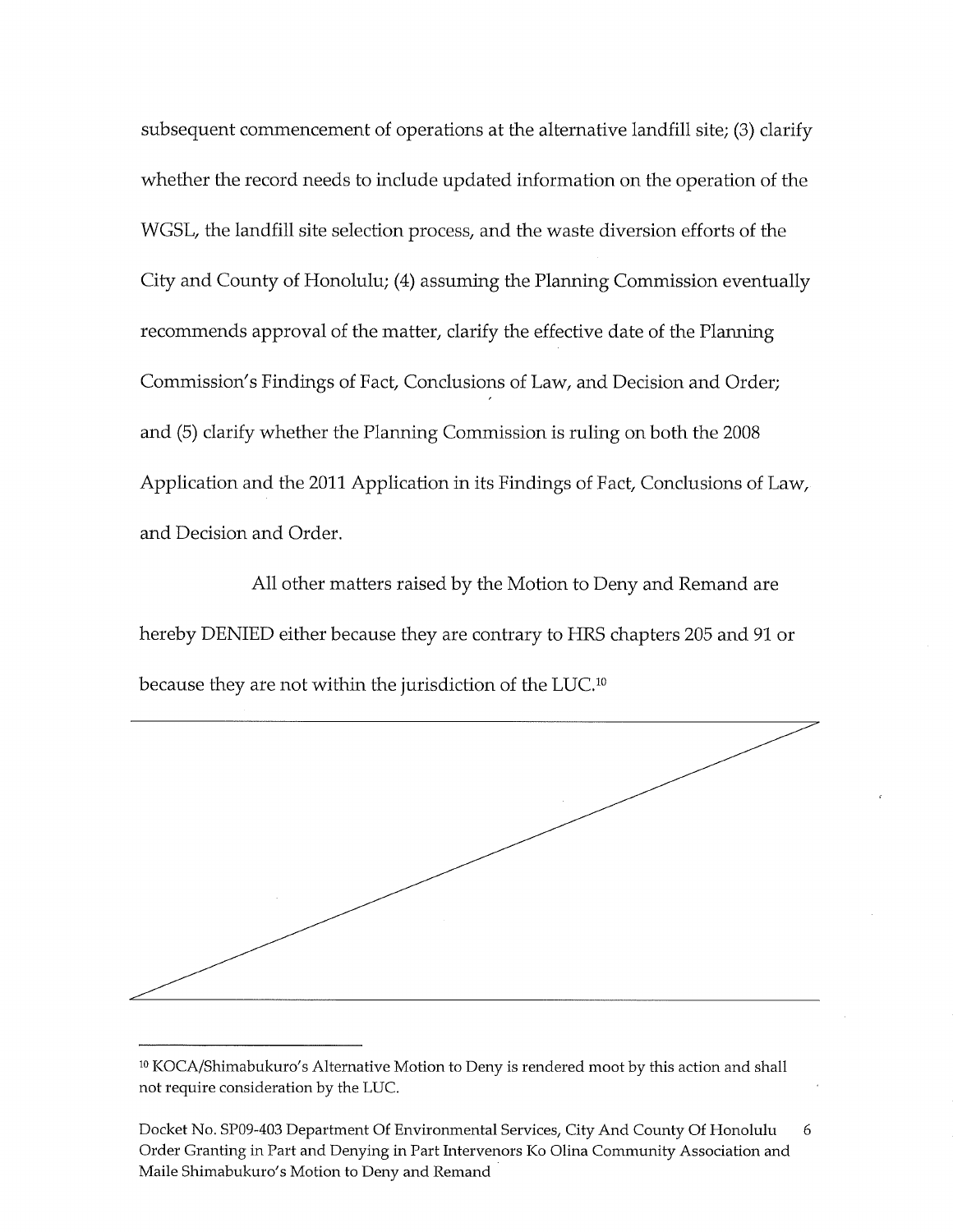#### ADOPTION OF ORDER

This ORDER shall take effect upon the date this ORDER is certified

by this Commission.

Done at Honolulu, Hawai'i, this  $\frac{f^{4h}}{g}$  day of June, 2017, per

motion on May 24, 2017.

LAND USE COMMISSION

APPROVED AS TO FORM STATE OF HAWAI'I

Deputy Attorney General

l C. Arg Bv

EDMUND ACZON Chairperson and Commissioner

Filed and effective on:

 $6/6/17$ 

Certified by:

DANIEL ORODENKER Executive Officer

Docket No. SP09-403 Department Of Environmental Services, City And County Of Honolulu  $\overline{7}$ Order Granting in Part and Denying in Part Intervenors Ko Olina Community Association and Maile Shimabukuro's Motion to Deny and Remand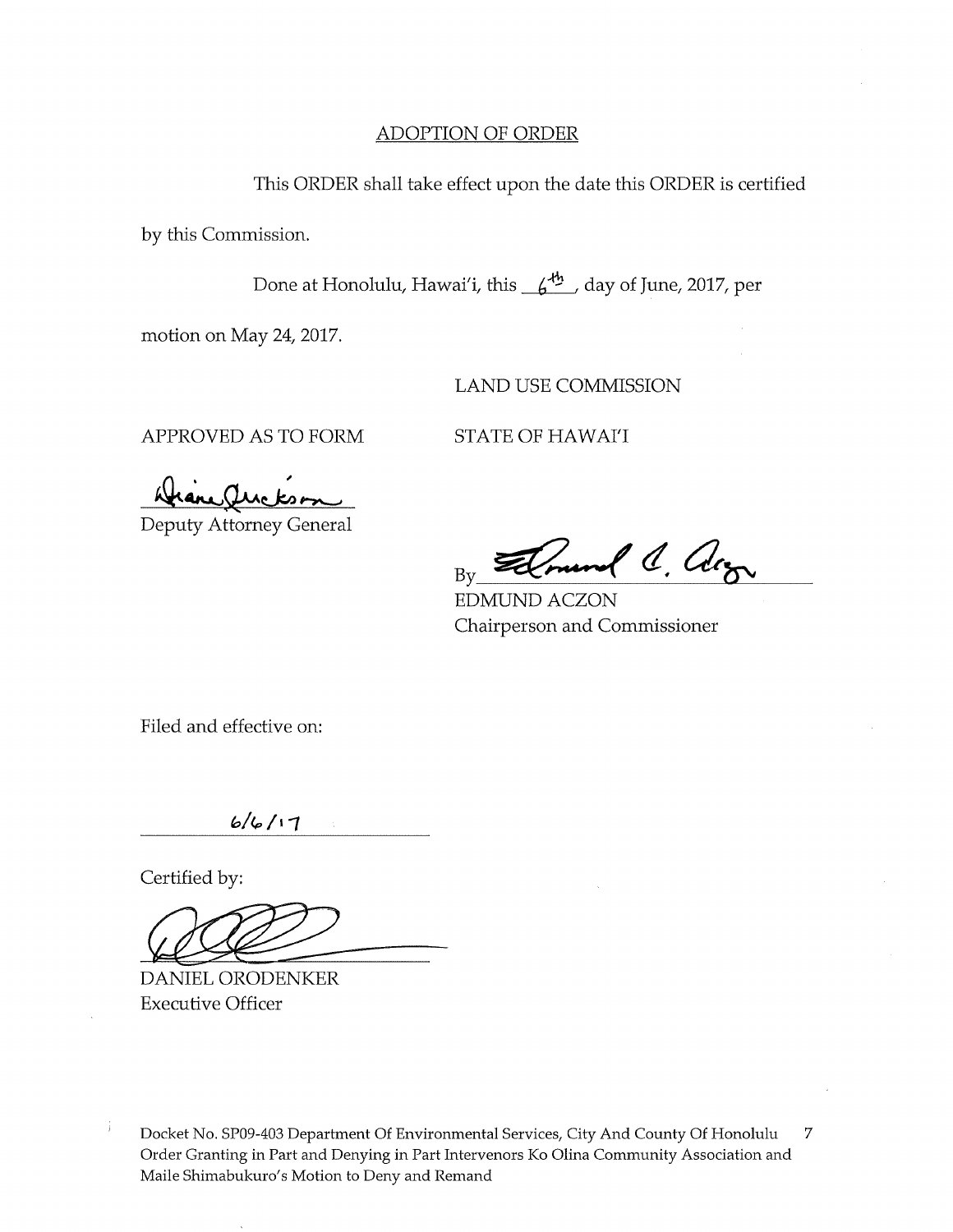

#### BEFORE THE LAND USE COMMISSION

### OF THE STATE OF HAWAI'I

In The Matter Of The Application Of The ) DEPARTMENT OF ENVIRONMENTAL  $\qquad$ ) SERVICES, CITY AND COUNTY OF ) HONOLULU ) For A New Special Use Permit To Supersede ) Existing Special Use Permit To Allow A ) 92.5-Acre Expansion And Time Extension ) For Waimgnalo Gulch Sanitary Landfill, Waimgnalo Gulch, O'ahu, Hawai'i, Tax Map Key: 9-2-03:72 And 73

DOCKET NO. SP09-403 CERTIFICATE OF SERVICE

#### CERTIFICATE OF SERVICE

I hereby certify that a copy of the ORDER GRANTING IN PART AND DENYING IN PART INTERVENORS KO OLINA COMMUNITY ASSOCIATION AND MAILE SHIMABUKURO'S MOTION TO DENY AND REMAND was served upon the following by either hand delivery or depositing the same in the U. S. Postal Service by regular or certified mail as noted:

DEL. Leo Asuncion, Director Office of Planning P. O. Box 2359

Honolulu, Hawaii 96804-2359

Bryan Yee, Esq.

Deputy Attorney General Hale Auhau, Third Floor 425 Queen Street Honolulu, Hawaii 96813

CERT. George Atta, Director Department of Planning and Permitting City and County of Honolulu 650 South King Street Honolulu, Hawaii 96813